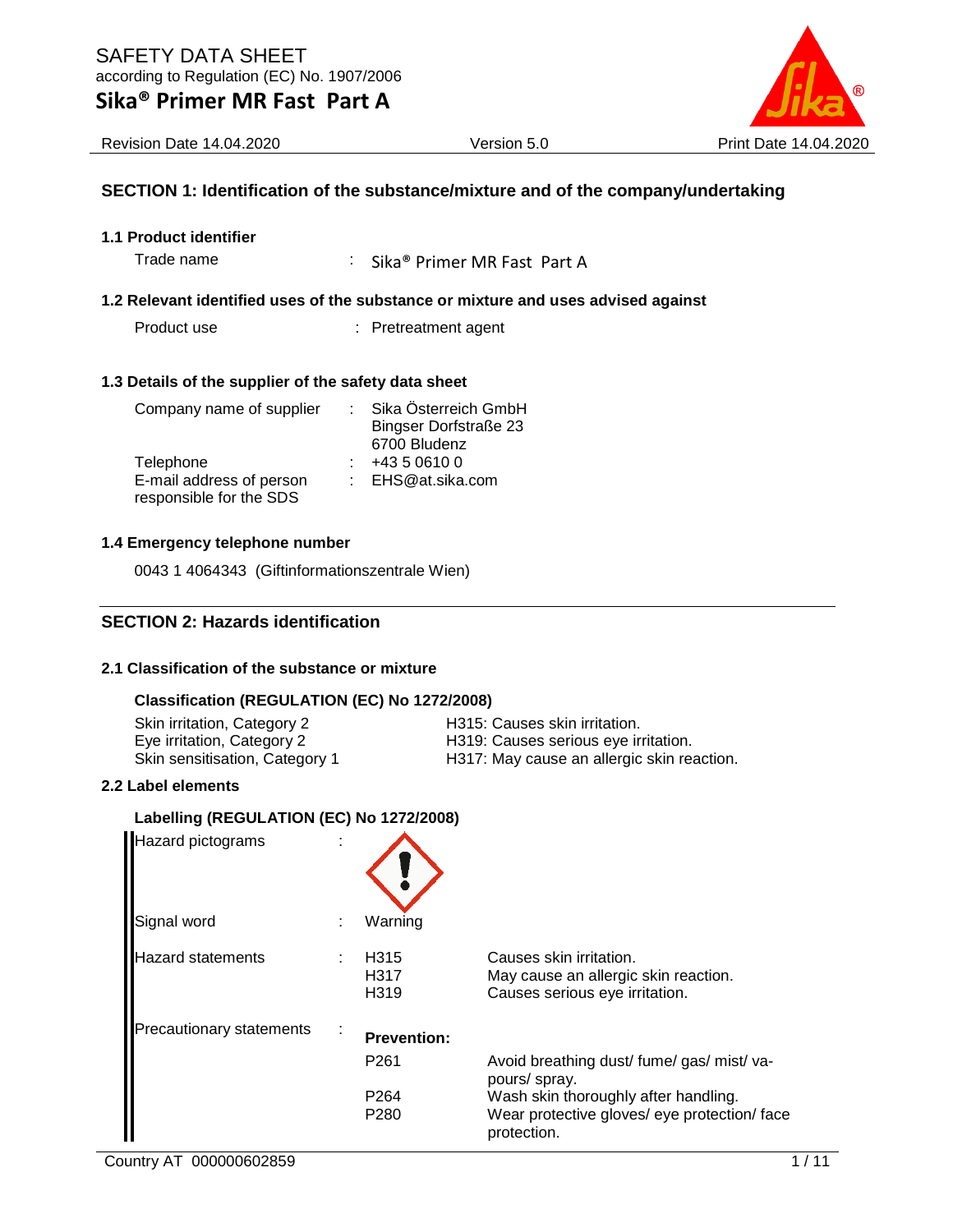

| <b>Revision Date 14.04.2020</b> |               | Version 5.0                                                          | Print Date 14.04.2020 |  |
|---------------------------------|---------------|----------------------------------------------------------------------|-----------------------|--|
|                                 | Response:     |                                                                      |                       |  |
|                                 | $P333 + P313$ | If skin irritation or rash occurs: Get medical<br>advice/ attention. |                       |  |
|                                 | $P337 + P313$ | If eye irritation persists: Get medical advice/<br>attention.        |                       |  |
|                                 | $P362 + P364$ | Take off contaminated clothing and wash it<br>before reuse.          |                       |  |
|                                 |               |                                                                      |                       |  |

Hazardous components which must be listed on the label:

- reaction product: bisphenol A-(epichlorhydrin), homopolymer
- reaction product: bisphenol-A-(epichlorhydrin); epoxy resin (number average molecular weight  $\leq 700$ )

### **2.3 Other hazards**

This substance/mixture contains no components considered to be either persistent, bioaccumulative and toxic (PBT), or very persistent and very bioaccumulative (vPvB) at levels of 0.1% or higher.

## **SECTION 3: Composition/information on ingredients**

### **3.2 Mixtures**

### **Components**

| Chemical name                  | CAS-No.                    | Classification            | Concentration |
|--------------------------------|----------------------------|---------------------------|---------------|
|                                | EC-No.                     |                           | (% w/w)       |
|                                | <b>Registration number</b> |                           |               |
| reaction product: bisphenol A- | 25085-99-8                 | Skin Irrit. 2; H315       | $>= 40 - 60$  |
| (epichlorhydrin), homopolymer  | Not Assigned               | Eye Irrit. 2; H319        |               |
|                                |                            | <b>Skin Sens. 1; H317</b> |               |
| reaction product: bisphenol-A- | 25068-38-6                 | Eye Irrit. 2; H319        | $>= 1 - 2.5$  |
| (epichlorhydrin); epoxy resin  | 500-033-5                  | Skin Irrit. 2; H315       |               |
| (number average molecular      | 01-2119456619-26-          | <b>Skin Sens. 1; H317</b> |               |
| weight $\leq 700$ )            | <b>XXXX</b>                | Aquatic Chronic 2;        |               |
|                                |                            | H411                      |               |

### **SECTION 4: First aid measures**

### **4.1 Description of first aid measures**

| General advice          | Move out of dangerous area.<br>Consult a physician.<br>Show this safety data sheet to the doctor in attendance.                              |
|-------------------------|----------------------------------------------------------------------------------------------------------------------------------------------|
| If inhaled              | Move to fresh air.<br>Consult a physician after significant exposure.                                                                        |
| In case of skin contact | : Take off contaminated clothing and shoes immediately.<br>Wash off with soap and plenty of water.<br>If symptoms persist, call a physician. |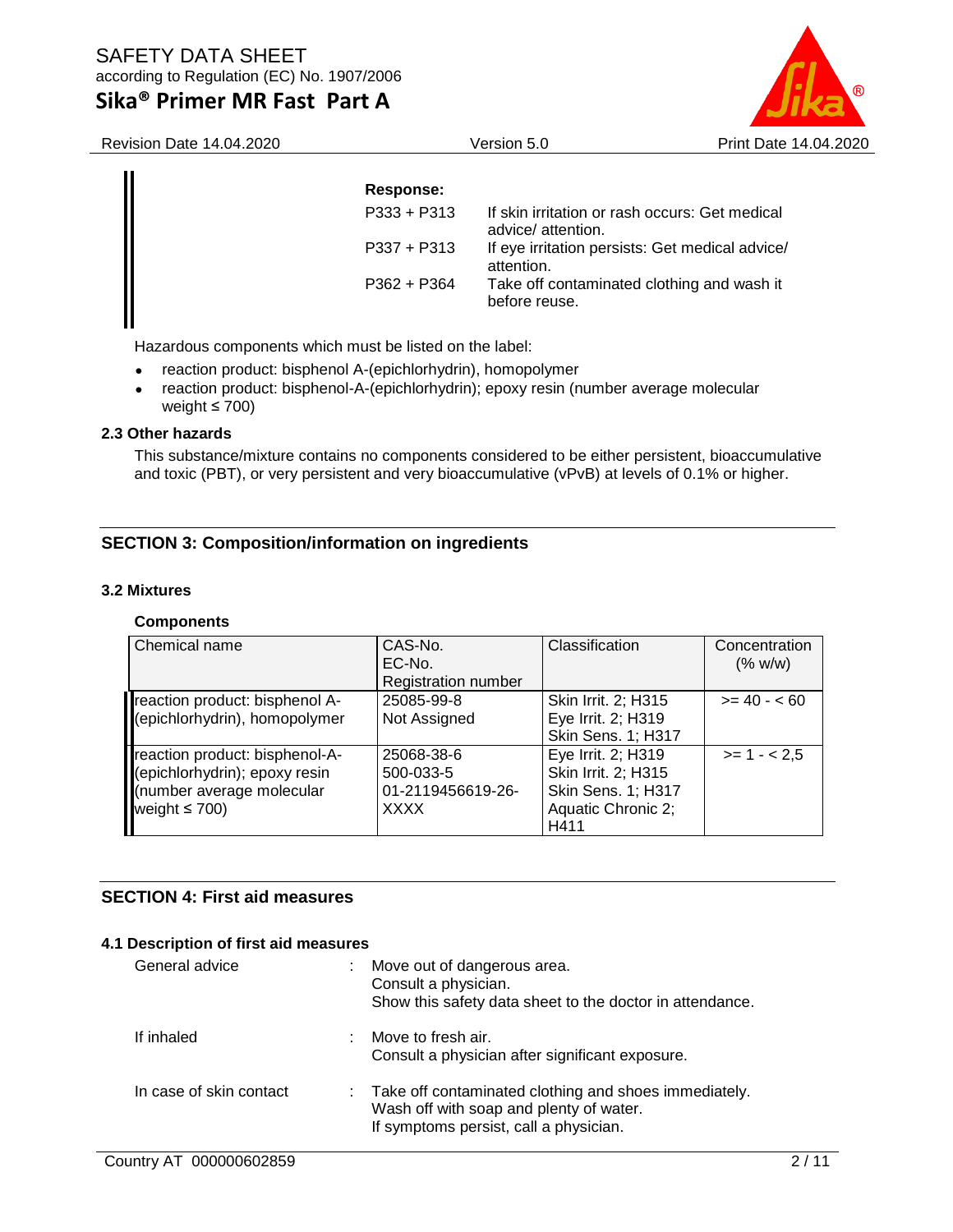

| <b>Revision Date 14.04.2020</b>                                                | Version 5.0                                                                                                                                                                     | Print Date 14.04.2020 |  |  |  |  |
|--------------------------------------------------------------------------------|---------------------------------------------------------------------------------------------------------------------------------------------------------------------------------|-----------------------|--|--|--|--|
| In case of eye contact                                                         | Immediately flush eye(s) with plenty of water.<br>Remove contact lenses.<br>Keep eye wide open while rinsing.<br>If eye irritation persists, consult a specialist.              |                       |  |  |  |  |
| If swallowed                                                                   | Do not induce vomiting without medical advice.<br>Rinse mouth with water.<br>Do not give milk or alcoholic beverages.<br>Never give anything by mouth to an unconscious person. |                       |  |  |  |  |
|                                                                                | 4.2 Most important symptoms and effects, both acute and delayed                                                                                                                 |                       |  |  |  |  |
| Symptoms                                                                       | Allergic reactions<br>Excessive lachrymation<br>Erythema<br>Dermatitis<br>See Section 11 for more detailed information on health effects<br>and symptoms.                       |                       |  |  |  |  |
| <b>Risks</b>                                                                   | irritant effects<br>sensitising effects                                                                                                                                         |                       |  |  |  |  |
|                                                                                | Causes skin irritation.<br>May cause an allergic skin reaction.<br>Causes serious eye irritation.                                                                               |                       |  |  |  |  |
| 4.3 Indication of any immediate medical attention and special treatment needed |                                                                                                                                                                                 |                       |  |  |  |  |
| Treatment                                                                      | Treat symptomatically.                                                                                                                                                          |                       |  |  |  |  |

# **SECTION 5: Firefighting measures**

| 5.1 Extinguishing media<br>Suitable extinguishing media : |    | In case of fire, use water/water spray/water jet/carbon diox-<br>ide/sand/foam/alcohol resistant foam/chemical powder for<br>extinction. |
|-----------------------------------------------------------|----|------------------------------------------------------------------------------------------------------------------------------------------|
| 5.2 Special hazards arising from the substance or mixture |    |                                                                                                                                          |
| ucts                                                      |    | Hazardous combustion prod- : No hazardous combustion products are known                                                                  |
| 5.3 Advice for firefighters                               |    |                                                                                                                                          |
| for firefighters                                          |    | Special protective equipment : In the event of fire, wear self-contained breathing apparatus.                                            |
| Further information                                       | ÷. | Standard procedure for chemical fires.                                                                                                   |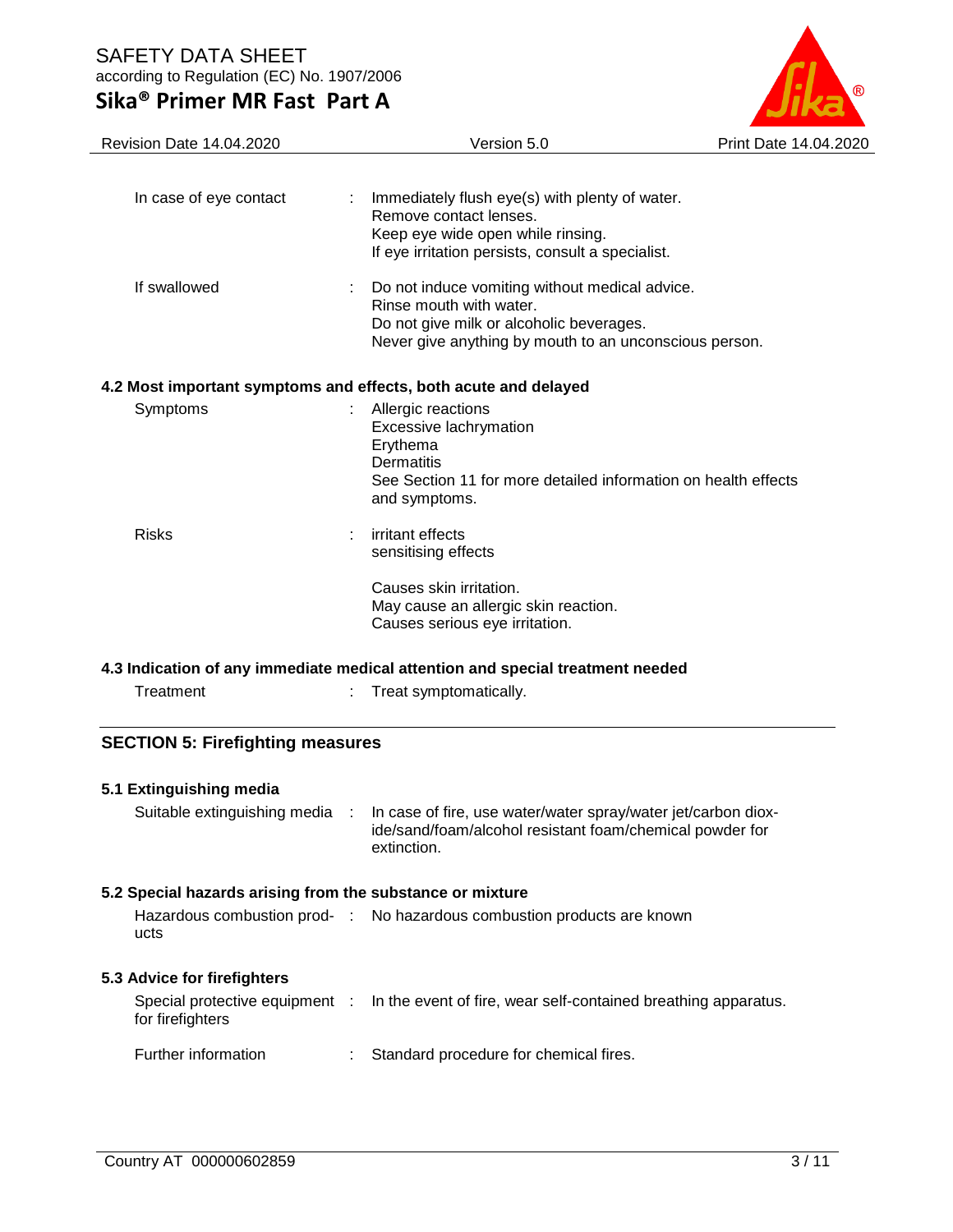Revision Date 14.04.2020 Version 5.0 Print Date 14.04.2020



### **SECTION 6: Accidental release measures**

# **6.1 Personal precautions, protective equipment and emergency procedures**

Personal precautions : Use personal protective equipment. Deny access to unprotected persons.

### **6.2 Environmental precautions**

Environmental precautions : Do not flush into surface water or sanitary sewer system. If the product contaminates rivers and lakes or drains inform respective authorities.

### **6.3 Methods and material for containment and cleaning up**

| Methods for cleaning up | : Soak up with inert absorbent material (e.g. sand, silica gel, |
|-------------------------|-----------------------------------------------------------------|
|                         | acid binder, universal binder, sawdust).                        |
|                         | Keep in suitable, closed containers for disposal.               |

### **6.4 Reference to other sections**

For personal protection see section 8.

## **SECTION 7: Handling and storage**

#### **7.1 Precautions for safe handling**

| Advice on safe handling                                          |    | Do not breathe vapours or spray mist.<br>Avoid exceeding the given occupational exposure limits (see<br>section 8).                                                                                                                                                                                  |
|------------------------------------------------------------------|----|------------------------------------------------------------------------------------------------------------------------------------------------------------------------------------------------------------------------------------------------------------------------------------------------------|
|                                                                  |    | Do not get in eyes, on skin, or on clothing.<br>For personal protection see section 8.<br>Persons with a history of skin sensitisation problems or asth-<br>ma, allergies, chronic or recurrent respiratory disease should<br>not be employed in any process in which this mixture is being<br>used. |
|                                                                  |    | Smoking, eating and drinking should be prohibited in the ap-<br>plication area.                                                                                                                                                                                                                      |
|                                                                  |    | Follow standard hygiene measures when handling chemical<br>products                                                                                                                                                                                                                                  |
| Advice on protection against<br>fire and explosion               | ÷. | Normal measures for preventive fire protection.                                                                                                                                                                                                                                                      |
| Hygiene measures                                                 |    | Handle in accordance with good industrial hygiene and safety<br>practice. When using do not eat or drink. When using do not<br>smoke. Wash hands before breaks and at the end of workday.                                                                                                            |
| 7.2 Conditions for safe storage, including any incompatibilities |    |                                                                                                                                                                                                                                                                                                      |
| Requirements for storage<br>areas and containers                 | ÷. | Keep container tightly closed in a dry and well-ventilated<br>place. Containers which are opened must be carefully re-<br>sealed and kept upright to prevent leakage. Store in accord-                                                                                                               |

ance with local regulations.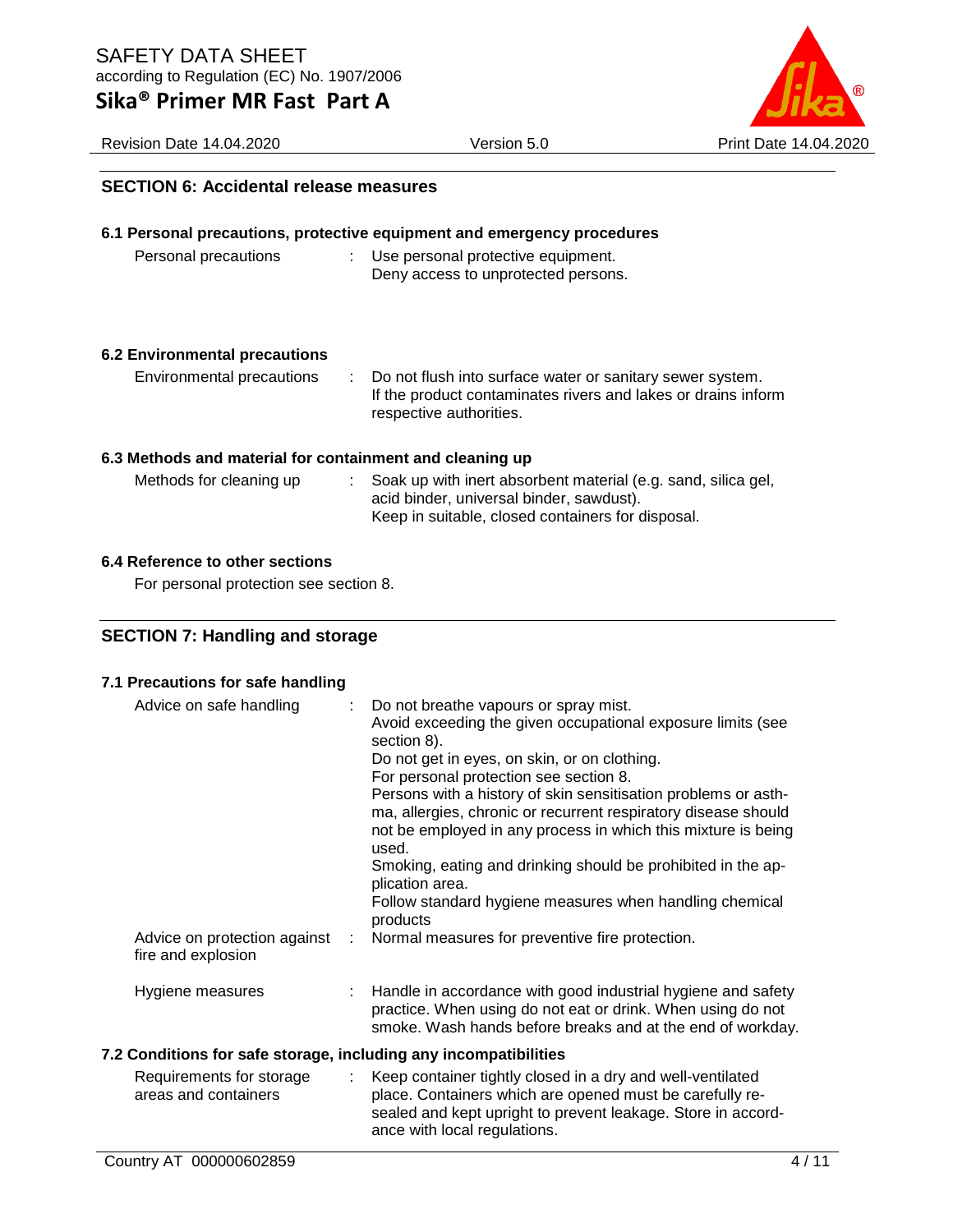

| Version 5.0                                                          | Print Date 14.04.2020 |
|----------------------------------------------------------------------|-----------------------|
|                                                                      |                       |
| : 10, Combustible liquids                                            |                       |
| No decomposition if stored and applied as directed.                  |                       |
|                                                                      |                       |
| : Consult most current local Product Data Sheet prior to any<br>use. |                       |
|                                                                      |                       |

# **SECTION 8: Exposure controls/personal protection**

### **8.1 Control parameters**

Contains no substances with occupational exposure limit values.

### **8.2 Exposure controls**

| Personal protective equipment          |                                                                                                                                                                                                                                                   |
|----------------------------------------|---------------------------------------------------------------------------------------------------------------------------------------------------------------------------------------------------------------------------------------------------|
| Eye protection                         | Safety glasses with side-shields conforming to EN166<br>Eye wash bottle with pure water                                                                                                                                                           |
| Hand protection                        | : Chemical-resistant, impervious gloves complying with an ap-<br>proved standard must be worn at all times when handling<br>chemical products. Reference number EN 374. Follow manu-<br>facturer specifications.                                  |
|                                        | Suitable for short time use or protection against splashes:<br>Butyl rubber/nitrile rubber gloves (0,4 mm)<br>Contaminated gloves should be removed.<br>Suitable for permanent exposure:<br>Viton gloves (0.4 mm),<br>breakthrough time > 30 min. |
| Skin and body protection<br>÷          | Protective clothing (e.g. Safety shoes acc. to EN ISO 20345,<br>long-sleeved working clothing, long trousers). Rubber aprons<br>and protective boots are additionaly recommended for mixing<br>and stirring work.                                 |
| Respiratory protection                 | : No special measures required.                                                                                                                                                                                                                   |
| <b>Environmental exposure controls</b> |                                                                                                                                                                                                                                                   |
| General advice                         | : Do not flush into surface water or sanitary sewer system.<br>If the product contaminates rivers and lakes or drains inform<br>respective authorities.                                                                                           |

### **SECTION 9: Physical and chemical properties**

## **9.1 Information on basic physical and chemical properties**

| Appearance      | $:$ liquid          |
|-----------------|---------------------|
| Colour          | : white             |
| Odour           | $:$ pleasant        |
| Odour Threshold | : No data available |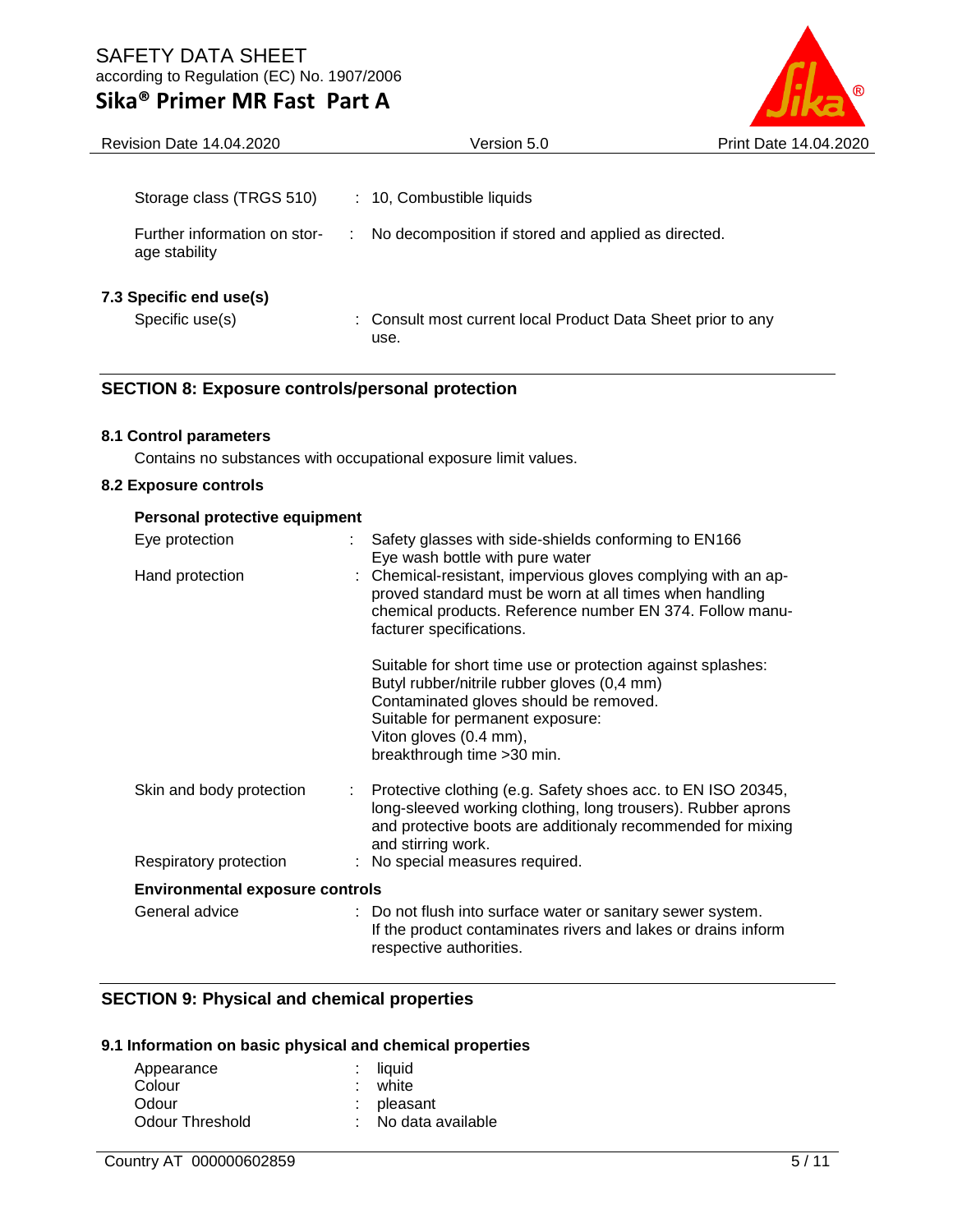# SAFETY DATA SHEET according to Regulation (EC) No. 1907/2006

# **Sika® Primer MR Fast Part A**



| Revision Date 14.04.2020                                            |               | Version 5.0                   | Print Date 14.04.2020 |
|---------------------------------------------------------------------|---------------|-------------------------------|-----------------------|
| pH                                                                  | ÷.            | ca. 8,5 $(20 °C)$             |                       |
| Melting point/range / Freezing :                                    |               | No data available             |                       |
| point<br>Boiling point/boiling range                                |               | No data available             |                       |
| Flash point                                                         | ÷.            | >101 °C<br>Method: closed cup |                       |
| Evaporation rate                                                    |               | No data available             |                       |
| Flammability (solid, gas)                                           | ÷             | No data available             |                       |
| Upper explosion limit / Upper<br>flammability limit                 | $\mathcal{L}$ | No data available             |                       |
| Lower explosion limit / Lower<br>flammability limit                 | $\sim$ 10     | No data available             |                       |
| Vapour pressure                                                     | ÷             | 23 hPa                        |                       |
| Relative vapour density                                             |               | No data available             |                       |
| Density                                                             |               | ca. 1,1 g/cm3 (20 °C)         |                       |
| Solubility(ies)<br>Water solubility<br>Solubility in other solvents | $\sim 10^7$   | soluble<br>No data available  |                       |
| Partition coefficient: n-                                           |               | No data available             |                       |
| octanol/water<br>Auto-ignition temperature                          | ÷             | No data available             |                       |
| Decomposition temperature                                           | $\mathcal{L}$ | No data available             |                       |
| Viscosity<br>Viscosity, dynamic                                     |               | No data available             |                       |
| Viscosity, kinematic                                                | ÷             | $> 7 - 20,5$ mm2/s (40 °C)    |                       |
| Explosive properties                                                |               | No data available             |                       |
| Oxidizing properties                                                |               | No data available             |                       |
|                                                                     |               |                               |                       |

# **9.2 Other information**

No data available

# **SECTION 10: Stability and reactivity**

# **10.1 Reactivity**

No dangerous reaction known under conditions of normal use.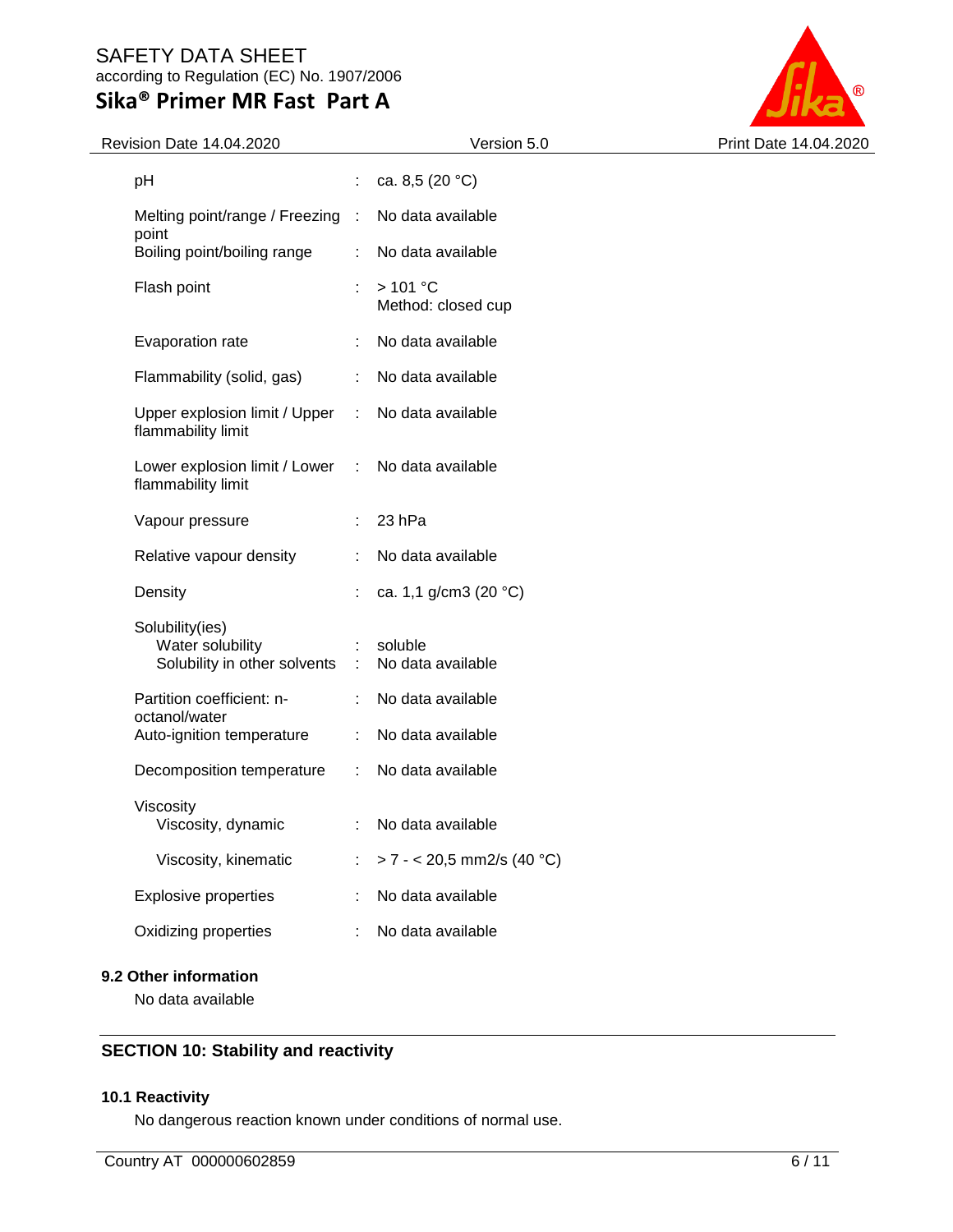## SAFETY DATA SHEET according to Regulation (EC) No. 1907/2006

**Sika® Primer MR Fast Part A**



| <b>Revision Date 14.04.2020</b>                     |                              | Version 5.0                           | <b>Print Date 14.04.20</b> |
|-----------------------------------------------------|------------------------------|---------------------------------------|----------------------------|
| <b>10.2 Chemical stability</b>                      |                              |                                       |                            |
| The product is chemically stable.                   |                              |                                       |                            |
| 10.3 Possibility of hazardous reactions             |                              |                                       |                            |
| Hazardous reactions                                 | $\mathcal{L}_{\mathrm{max}}$ | No hazards to be specially mentioned. |                            |
| 10.4 Conditions to avoid                            |                              |                                       |                            |
| Conditions to avoid                                 |                              | No data available                     |                            |
| 10.5 Incompatible materials                         |                              |                                       |                            |
| Materials to avoid                                  | t.                           | No data available                     |                            |
| 10.6 Hazardous decomposition products               |                              |                                       |                            |
| No decomposition if stored and applied as directed. |                              |                                       |                            |
|                                                     |                              |                                       |                            |
| <b>SECTION 11: Toxicological information</b>        |                              |                                       |                            |
|                                                     |                              |                                       |                            |

# **11.1 Information on toxicological effects**

# **Acute toxicity**

Not classified based on available information.

# **Components:**

## **reaction product: bisphenol-A-(epichlorhydrin); epoxy resin (number average molecular weight ≤ 700):**

Acute oral toxicity : LD50 Oral (Rat): > 5.000 mg/kg

Acute dermal toxicity : LD50 Dermal (Rabbit): > 20.000 mg/kg

# **Skin corrosion/irritation**

Causes skin irritation.

# **Serious eye damage/eye irritation**

Causes serious eye irritation.

# **Respiratory or skin sensitisation**

## **Skin sensitisation**

May cause an allergic skin reaction.

# **Respiratory sensitisation**

Not classified based on available information.

# **Germ cell mutagenicity**

Not classified based on available information.

# **Carcinogenicity**

Not classified based on available information.

## **Reproductive toxicity**

Not classified based on available information.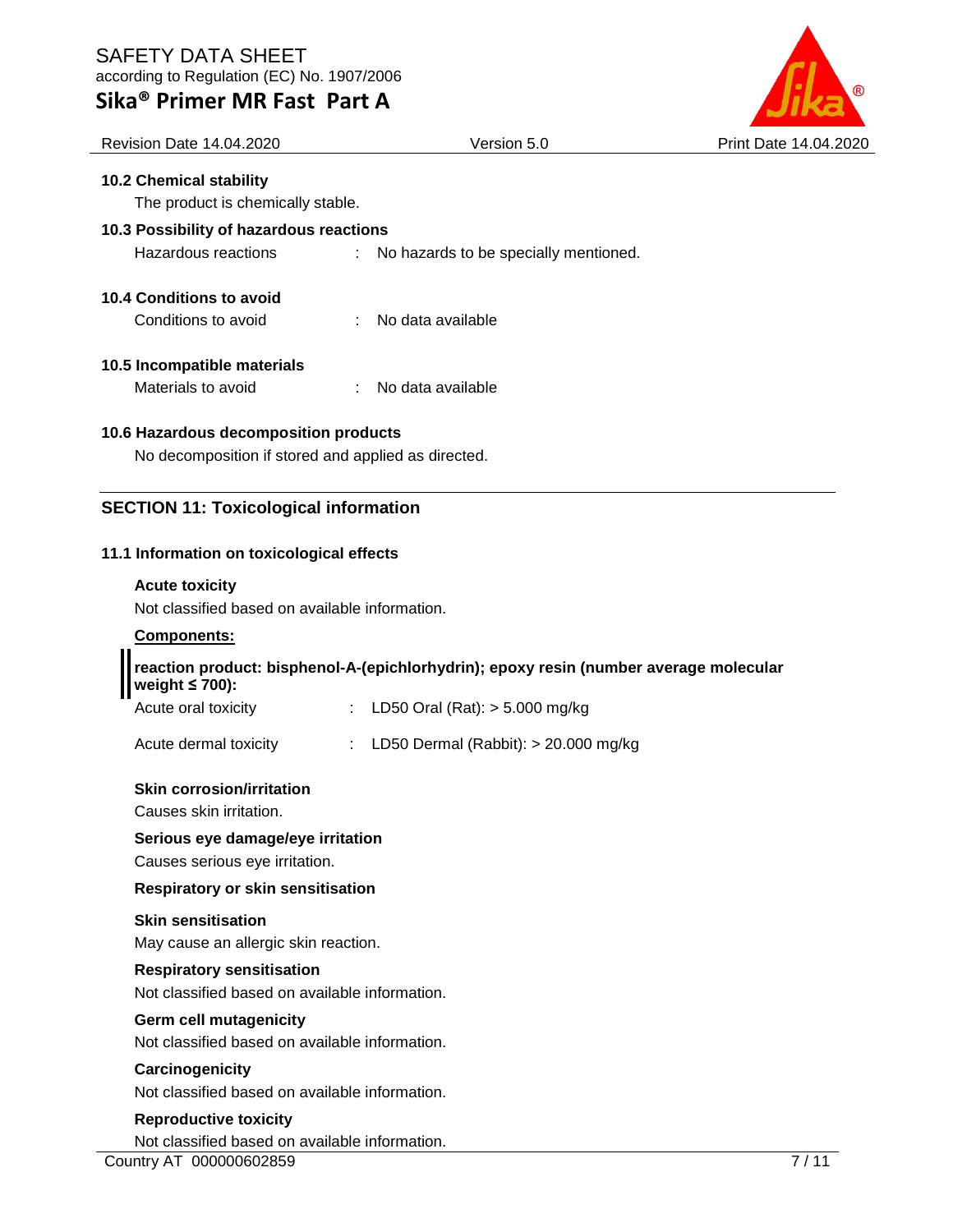Revision Date 14.04.2020 Version 5.0 Print Date 14.04.2020

### **STOT - single exposure**

Not classified based on available information.

### **STOT - repeated exposure**

Not classified based on available information.

### **Aspiration toxicity**

Not classified based on available information.

### **SECTION 12: Ecological information**

### **12.1 Toxicity**

### **Components:**

reaction product: bisphenol-A-(epichlorhydrin); epoxy resin (number average molecular weight ≤ 700)**:**

| Toxicity to fish                                         | : $LC50$ (Oncorhynchus mykiss (rainbow trout)): 2 mg/l<br>Exposure time: 96 h |
|----------------------------------------------------------|-------------------------------------------------------------------------------|
| Toxicity to daphnia and other :<br>aquatic invertebrates | EC50 (Daphnia magna (Water flea)): 1,8 mg/l<br>Exposure time: 48 h            |

### **12.2 Persistence and degradability**

No data available

### **12.3 Bioaccumulative potential**

No data available

#### **12.4 Mobility in soil**

No data available

### **12.5 Results of PBT and vPvB assessment**

#### **Product:**

Assessment : This substance/mixture contains no components considered to be either persistent, bioaccumulative and toxic (PBT), or very persistent and very bioaccumulative (vPvB) at levels of 0.1% or higher..

#### **12.6 Other adverse effects**

#### **Product:**

| Additional ecological infor- | There is no data available for this product. |
|------------------------------|----------------------------------------------|
| mation                       |                                              |

### **SECTION 13: Disposal considerations**

### **13.1 Waste treatment methods**

| Product | : The generation of waste should be avoided or minimized      |
|---------|---------------------------------------------------------------|
|         | wherever possible.                                            |
|         | Empty containers or liners may retain some product residues.  |
|         | This material and its container must be disposed of in a safe |
|         |                                                               |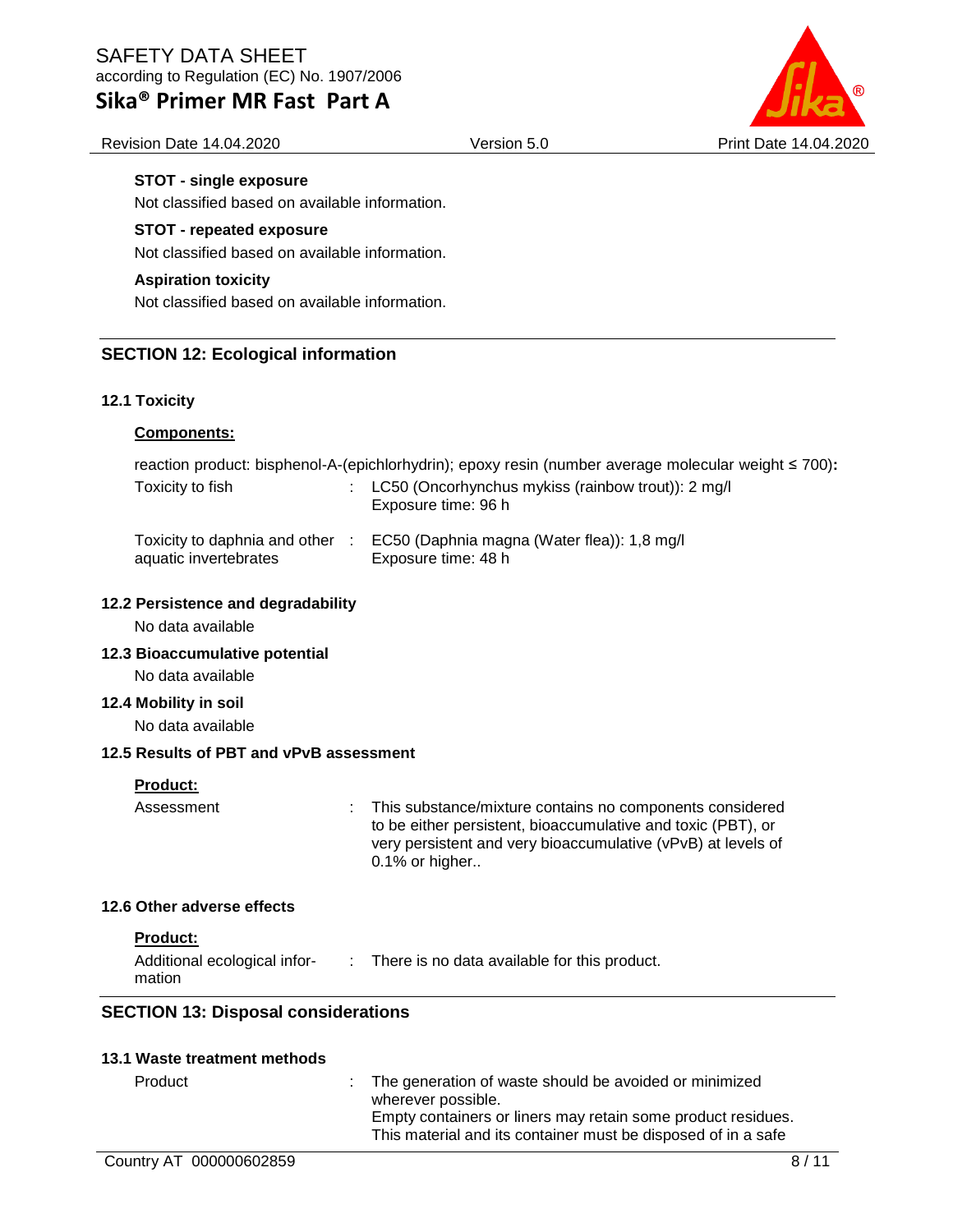| Revision Date 14.04.2020  | Version 5.0                                                                                                                                                                                                                                                                                                                                                                                                                                  | Print Date 14.04.2020 |
|---------------------------|----------------------------------------------------------------------------------------------------------------------------------------------------------------------------------------------------------------------------------------------------------------------------------------------------------------------------------------------------------------------------------------------------------------------------------------------|-----------------------|
|                           | way.<br>Dispose of surplus and non-recyclable products via a licensed<br>waste disposal contractor.<br>Disposal of this product, solutions and any by-products should<br>at all times comply with the requirements of environmental<br>protection and waste disposal legislation and any regional<br>local authority requirements.<br>Avoid dispersal of spilled material and runoff and contact with<br>soil, waterways, drains and sewers. |                       |
| Austria - Waste catalogue | : 55510                                                                                                                                                                                                                                                                                                                                                                                                                                      |                       |
| Contaminated packaging    | Completely emptied packagings can be given for recycling.<br>Packaging containing remains of dangerous substances, as<br>well as packagings disposed of remains can be unharmed<br>eliminated in accordance with the regulations.                                                                                                                                                                                                            |                       |
|                           | 15 01 10* packaging containing residues of or contaminated<br>by dangerous substances                                                                                                                                                                                                                                                                                                                                                        |                       |

# **SECTION 14: Transport information**

### **14.1 UN number**

Not regulated as a dangerous good

### **14.2 UN proper shipping name**

Not regulated as a dangerous good

### **14.3 Transport hazard class(es)**

Not regulated as a dangerous good

### **14.4 Packing group**

Not regulated as a dangerous good

### **14.5 Environmental hazards**

Not regulated as a dangerous good

### **14.6 Special precautions for user**

Not applicable

## **14.7 Transport in bulk according to Annex II of Marpol and the IBC Code**

Not applicable for product as supplied.

## **SECTION 15: Regulatory information**

### **15.1 Safety, health and environmental regulations/legislation specific for the substance or mixture**

| REACH - Restrictions on the manufacture, placing on<br>the market and use of certain dangerous substances,<br>preparations and articles (Annex XVII) | : Conditions of restriction for the fol-<br>lowing entries should be considered:<br>Number on list 3 |
|------------------------------------------------------------------------------------------------------------------------------------------------------|------------------------------------------------------------------------------------------------------|
| International Chemical Weapons Convention (CWC)                                                                                                      | Not applicable                                                                                       |

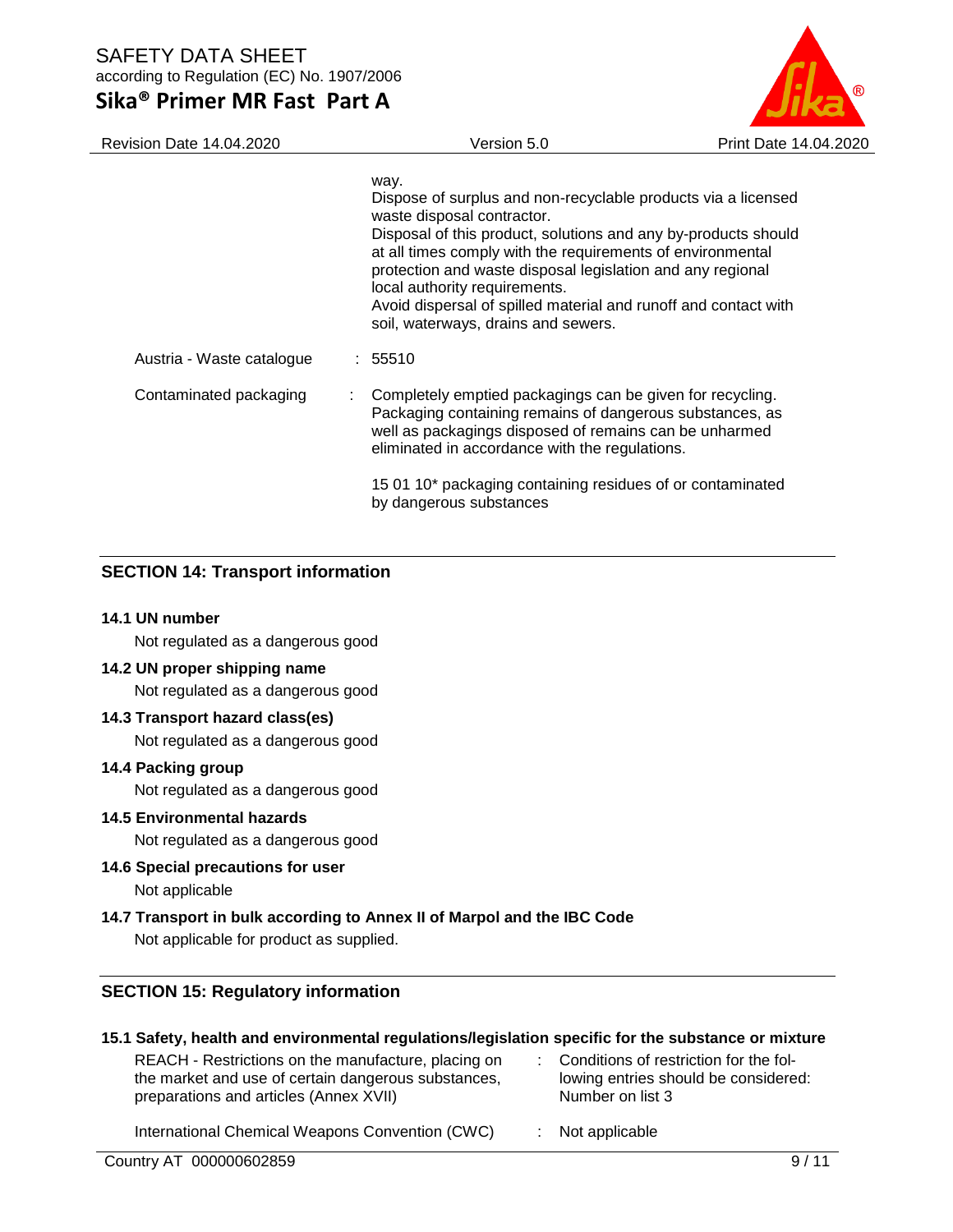

| Schedules of Toxic Chemicals and Precursors<br>REACH - Candidate List of Substances of Very High<br>Concern for Authorisation (Article 59).<br>REACH - List of substances subject to authorisation<br>(Annex XIV) |                                                                                                                                        |   |                                                                                                                                                                                                             | None of the components are listed<br>$(=>0.1\%)$ .<br>Not applicable |                                                                                                                   |
|-------------------------------------------------------------------------------------------------------------------------------------------------------------------------------------------------------------------|----------------------------------------------------------------------------------------------------------------------------------------|---|-------------------------------------------------------------------------------------------------------------------------------------------------------------------------------------------------------------|----------------------------------------------------------------------|-------------------------------------------------------------------------------------------------------------------|
|                                                                                                                                                                                                                   | Regulation (EC) No 1005/2009 on substances that de-<br>plete the ozone layer                                                           |   |                                                                                                                                                                                                             | ÷                                                                    | Not applicable                                                                                                    |
|                                                                                                                                                                                                                   | Regulation (EU) 2019/1021 on persistent organic pollu-<br>tants (recast)                                                               |   |                                                                                                                                                                                                             | ÷                                                                    | Not applicable                                                                                                    |
|                                                                                                                                                                                                                   | Regulation (EC) No 649/2012 of the European Parlia-<br>ment and the Council concerning the export and import<br>of dangerous chemicals |   |                                                                                                                                                                                                             |                                                                      | Not applicable                                                                                                    |
|                                                                                                                                                                                                                   | <b>REACH Information:</b>                                                                                                              |   | All substances contained in our Products are<br>- registered by our upstream suppliers, and/or<br>- registered by us, and/or<br>- excluded from the regulation, and/or<br>- exempted from the registration. |                                                                      |                                                                                                                   |
|                                                                                                                                                                                                                   | Risk classification according<br>to VbF                                                                                                | ÷ | Exempt                                                                                                                                                                                                      |                                                                      |                                                                                                                   |
|                                                                                                                                                                                                                   | jor-accident hazards involving dangerous substances.                                                                                   |   | Not applicable                                                                                                                                                                                              |                                                                      | Seveso III: Directive 2012/18/EU of the European Parliament and of the Council on the control of ma-              |
|                                                                                                                                                                                                                   | Water contaminating class<br>(Germany)                                                                                                 |   | WGK 2 obviously hazardous to water<br>Classification according to AwSV, Annex 1 (5.2)                                                                                                                       |                                                                      |                                                                                                                   |
|                                                                                                                                                                                                                   | Volatile organic compounds                                                                                                             | ÷ | (VOCV)<br>no VOC duties                                                                                                                                                                                     |                                                                      | Law on the incentive tax for volatile organic compounds                                                           |
|                                                                                                                                                                                                                   |                                                                                                                                        |   | Not applicable                                                                                                                                                                                              |                                                                      | Directive 2010/75/EU of 24 November 2010 on industrial<br>emissions (integrated pollution prevention and control) |
|                                                                                                                                                                                                                   | <b>GISCODE</b>                                                                                                                         |   | <b>RE 20</b>                                                                                                                                                                                                |                                                                      |                                                                                                                   |

### **15.2 Chemical safety assessment**

No Chemical Safety Assessment has been carried out for this mixture by the supplier.

# **SECTION 16: Other information**

| <b>Full text of H-Statements</b> |                                                    |
|----------------------------------|----------------------------------------------------|
| H <sub>315</sub>                 | : Causes skin irritation.                          |
| H317                             | : May cause an allergic skin reaction.             |
| H <sub>319</sub>                 | : Causes serious eye irritation.                   |
| H411                             | : Toxic to aquatic life with long lasting effects. |

### **Full text of other abbreviations**